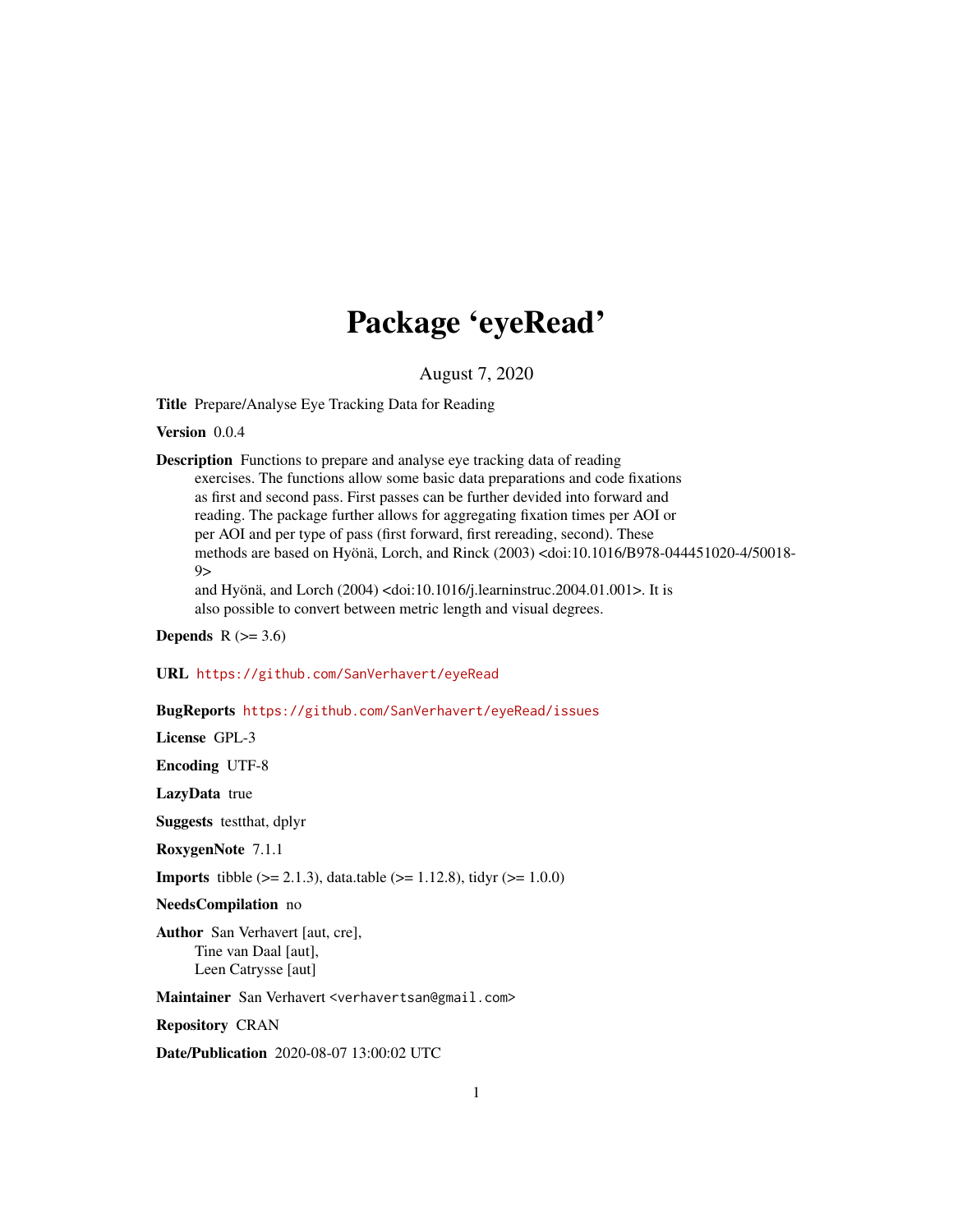### <span id="page-1-0"></span>R topics documented:

| Index |  |  |  |  |  |  |  |  |  |  |  |  |  |  |  |  |  | 12 |
|-------|--|--|--|--|--|--|--|--|--|--|--|--|--|--|--|--|--|----|
|       |  |  |  |  |  |  |  |  |  |  |  |  |  |  |  |  |  |    |
|       |  |  |  |  |  |  |  |  |  |  |  |  |  |  |  |  |  |    |
|       |  |  |  |  |  |  |  |  |  |  |  |  |  |  |  |  |  |    |
|       |  |  |  |  |  |  |  |  |  |  |  |  |  |  |  |  |  |    |
|       |  |  |  |  |  |  |  |  |  |  |  |  |  |  |  |  |  |    |
|       |  |  |  |  |  |  |  |  |  |  |  |  |  |  |  |  |  |    |
|       |  |  |  |  |  |  |  |  |  |  |  |  |  |  |  |  |  |    |

AOItransition *calculate transitions for eye-tracking data*

#### <span id="page-1-1"></span>Description

function to calculate transitions between AOI's for eye-tracking data

#### Usage

AOItransitions(AOI)

#### Arguments

AOI character vector with one entry per fixation, containing AOI's upon which was fixated

#### Details

Indicates each time a participant's fixation moves from one AOI to r AOI whereby absence of transition is coded as 0 and transitions are coded as X-Y whereby

 $X = ID$  of AOI left

Y = ID of AOI entered

#### Author(s)

Tine van Daal [aut], <tine.vandaal@uantwerpen.be> San Verhavert [ctb], <san.verhavert@uantwerpen.be>

#### Examples

```
# The function accepts a single AOI column
 data(SimData )
```
AOItransitions( SimData\$AOI )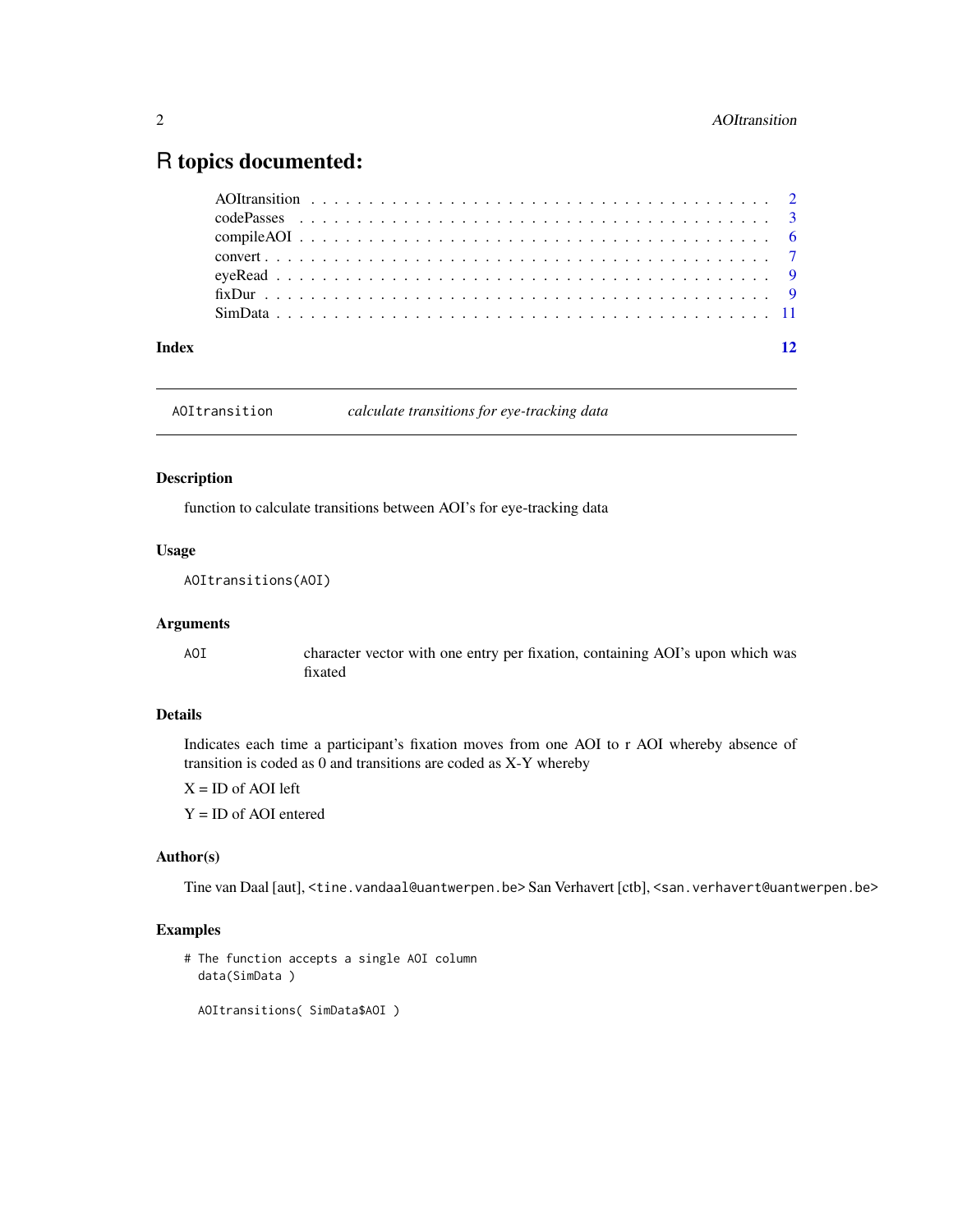<span id="page-2-1"></span><span id="page-2-0"></span>

#### Description

The fixations are coded as first pass and second pass with or without rereading as discussed in Hyönä, Lorch, and Rinck (2003) and Hyönä, and Lorch (2004).

#### Usage

```
codePasses(
  data,
  AOI,
  rereading = FALSE,
  fpx = NULL,fpy = NULL,origin = c("topLeft", "bottomLeft", "center", "topRight", "bottomRight"),
  fix\_size = 42,fix\_min = 3)
```
#### Arguments

| data      | A data frame containing fixation information of an eye tracing experiment. Each<br>row indicates a fixation.                                                                                                        |
|-----------|---------------------------------------------------------------------------------------------------------------------------------------------------------------------------------------------------------------------|
| AOI       | The name or number of the column in data containing the name of the area of<br>interest (AOI) that was fixated. If data contains one column per AOI, also a<br>vector is accepted (see Details).                    |
| rereading | Logical. Indicating if the first pass fixations should be split according to forward<br>and rereading (TRUE) or not (FALSE [Default])                                                                               |
| fpx       | The name or number of the column containing the x coordinate of the fixation<br>point. Required if Rereading is TRUE.                                                                                               |
| fpy       | The name or number of the column containing the y coordinate of the fixation<br>point. Required if Rereading is TRUE.                                                                                               |
| origin    | Character string specifying where the origin of the fixation coordinates fpx and<br>fpy is located. The following values are possible: "topLeft" (default), "bottom-<br>Left", "center", "topRight", "bottomRight". |
| fix_size  | The size or acuity of the saccade. (default $= 42$ ; see Details)                                                                                                                                                   |
| fix_min   | [optional] minimal number of fixations for first pass. (default $=$ 3; see Details)                                                                                                                                 |

#### Details

This function takes a data frame containing information of an eye tracking reading exercise Each row indicates a fixation and the columns at least indicate the AOI that was fixated or if a specific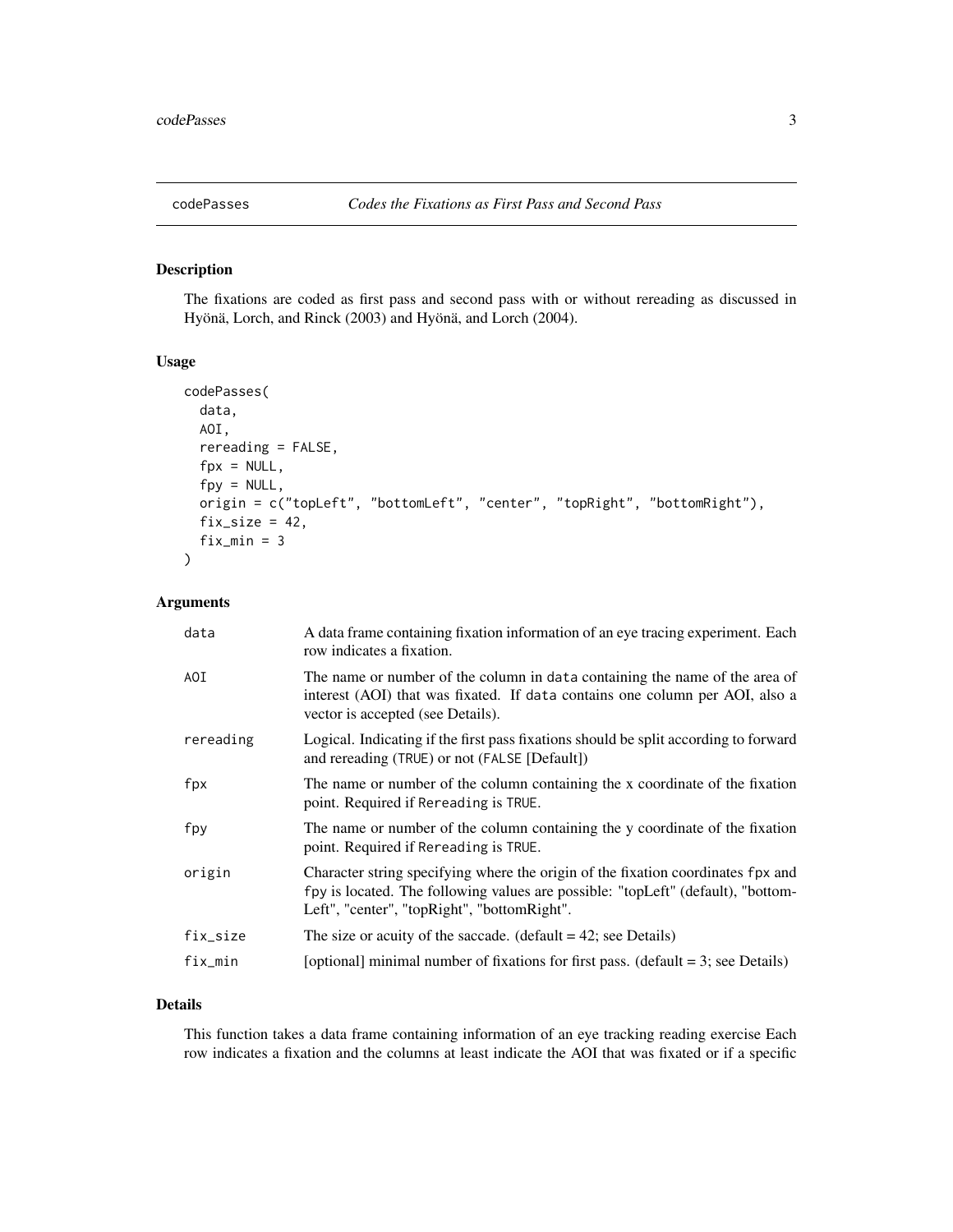<span id="page-3-0"></span>AOI was fixated or not. Optionally it can indicate the x and y coordinates of the fixation point. The fixations in this dataset are then coded according to their pass status: first pass and second pass.

If AOI is a single value it indicates the name or the number of the column with the name of the respective area of interest (AOI) that was fixated. In this case, the AOI column consists of names or numbers identifying the AOI's. If AOI is a vector it indicates the name or number of the AOI columns. In this case the AOI columns indicate if the respective fixation was in the corresponding AOI (1) or not (0). NOTE: if the names of the AOI columns passed to the function are just numbers, make sure to pass these as character for the function to work properly. The function does not check for this case.

First pass fixations are further divided into forward and rereading fixations if rereading is set to TRUE. In this case the names of the columns containing the x and y coordinates of the fixation point should be supplied by fpx and fpy respectively. The unit of these coordinates does not matter as long as it is the same for both and for the value of  $fix\_size$ .

It is important to set the minimal distance between fixations (or the visual acuity) via fix\_size. This value is used to determine if two fixations are on the same line and/or on the same position in the line. When this value is to small it is possible that some first-pass fixations are falsely categorized as rereading fixations. Specifically fix\_size determines what the minimal distance between fixations should be in order for fixations to be considered in a different position on the line or on a different line. The default value is specified in  $pixels(px)$ . The value is the number of pixels equivalent to 2 visual degrees, taken a screen of 1020px and about 54cm in width and a viewing distance of 60cm. (see [px2deg](#page-6-1) for conversions). The value of 2 visual degrees is the average visual angle of the fovea (Llewellyn-Thomas, 1968; Haber & Hershenson, 1973). It is recommended to play around with the fix\_size value for every participant.

By default this function considers the first three (3) fixations in any AOI as first pass fixations. And it does this regardless of whether the fixations are consecutive or interrupted by fixations in a different AOI. The minimal number of fixations considered as first pass can be changed through fix min.

#### Value

The function returns a character vector of the same length as the number of rows in data. Depending on the respective settings it contains the following values with their respective meanings.

- rereading is FALSE:
	- FP\_# First Pass
	- SP\_# Second Pass
- rereading is TRUE
	- FPF\_# First Pass Forward
	- FPR\_# First Pass Rereading
	- SP\_# Second Pass

Where \# stands for the name of the respecitve AOI.

#### References

Haber, R. N., & Hershenson, M. (1973) *The psychology of visual perception.* New York: Holt, Rinehart, and Winston.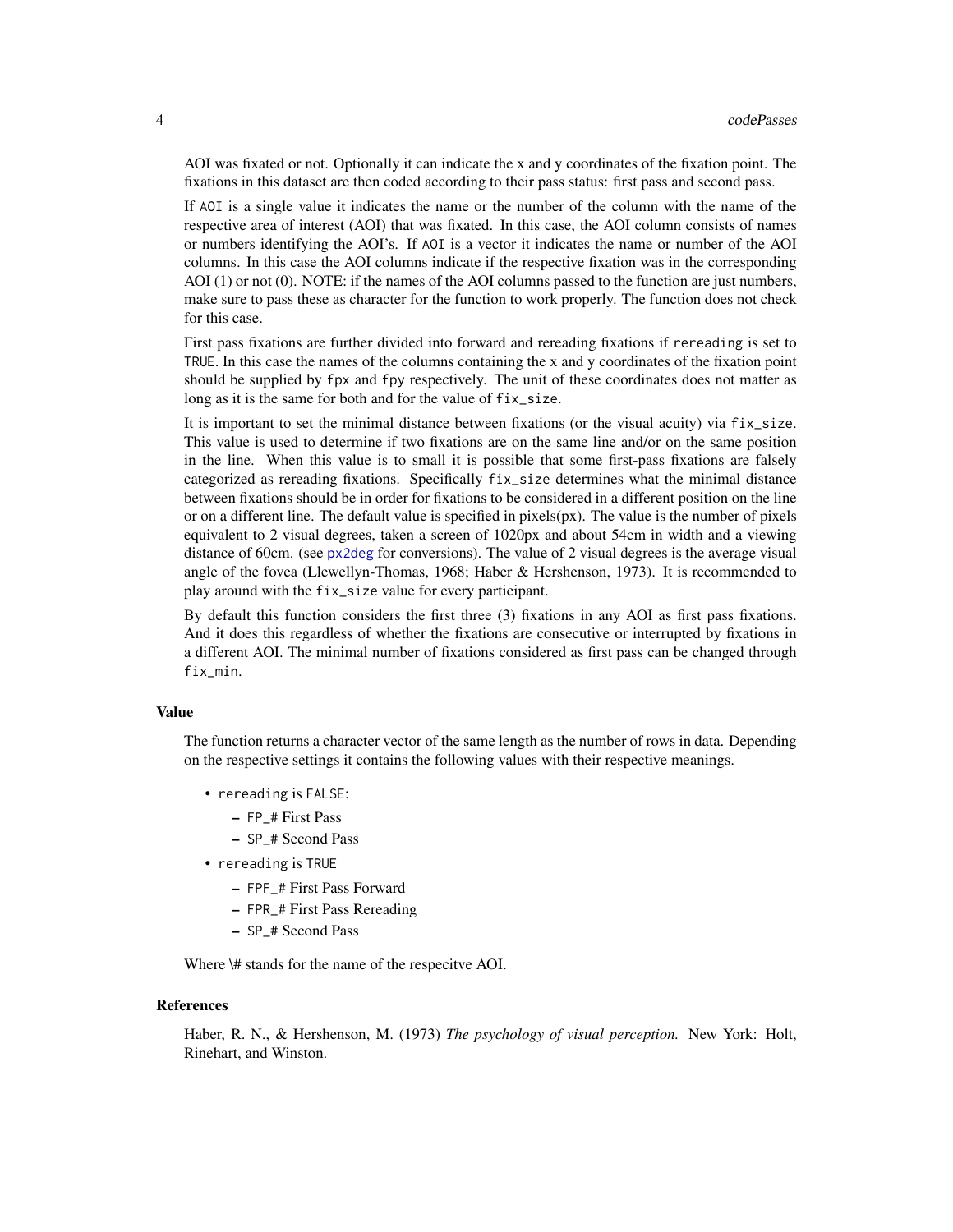#### codePasses 5

Llewellyn-Thomas, E. (1968) Movements of the eye. *Scientific American, 219*(2), 88-95.

Hyönä, J., Lorch, R. F., & Rinck, M. (2003). Eye movement measures to study global text processing. In J. Hyönä, R. Radach, & H. Deubel (Eds.), *The mind's eye: cognitive and applied aspects of eye movement research* (pp. 313-334). Amsterdam: Elsevier Science.

Hyönä, J., & Lorch, R. F. (2004). Effects of topic headings on text processing: evidence from adult readers' eye fixation patterns. *Learning and Instruction, 14*, 131-152. doi:10.1016/j.learninstruc.2004.01.001

#### Examples

```
data( "SimData" )
### codePasses calculates first and second passes
## if a single AOI column is provided
# by name
codePasses( data = SimData, AOI = "AOI" )
# by column number
codePasses( data = SimData, AOI = 5 )
## and if multiple AOI columns are provided
# by name
resultA <- codePasses( data = SimData,
                      AOI = c( "AOI1", "AOI2", "AOI3" ) )
resultA
# by number
codePasses( data = SimData, AOI = 2:4 )
## \code{fix_min} influences how many fixations are needed in an AOI
## independent of any fixations in between.
resultB <- codePasses( data = SimData,
                      AOI = c( "AOI1", "AOI2", "AOI3" ), fix_min = 1 )
data.frame( fix_min3 = resultA, fix_min1 = resultB )
rm( resultA, resultB )
### it also calculates forward and backward first passes if the x and y
### coordinates of the fixations are provided and \code{rereading} is \code{TRUE}
resultA <- codePasses( data = SimData, AOI = "AOI",
                       rereading = TRUE, fpx = "xcoord", fpy = "ycoord",fix\_size = 20)
resultA
# and allows for different coordinate origins
resultB <- codePasses( data = SimData, AOI = "AOI", rereading = TRUE,
                       fpx = "xcoord", fpy = "ycoord", origin = "bottomLeft",
                       fix\_size = 20data.frame( topLeft = resultA, bottomLeft = resultB )
## mind that fix_size can influence the results
resultB <- codePasses( data = SimData, AOI = "AOI",
```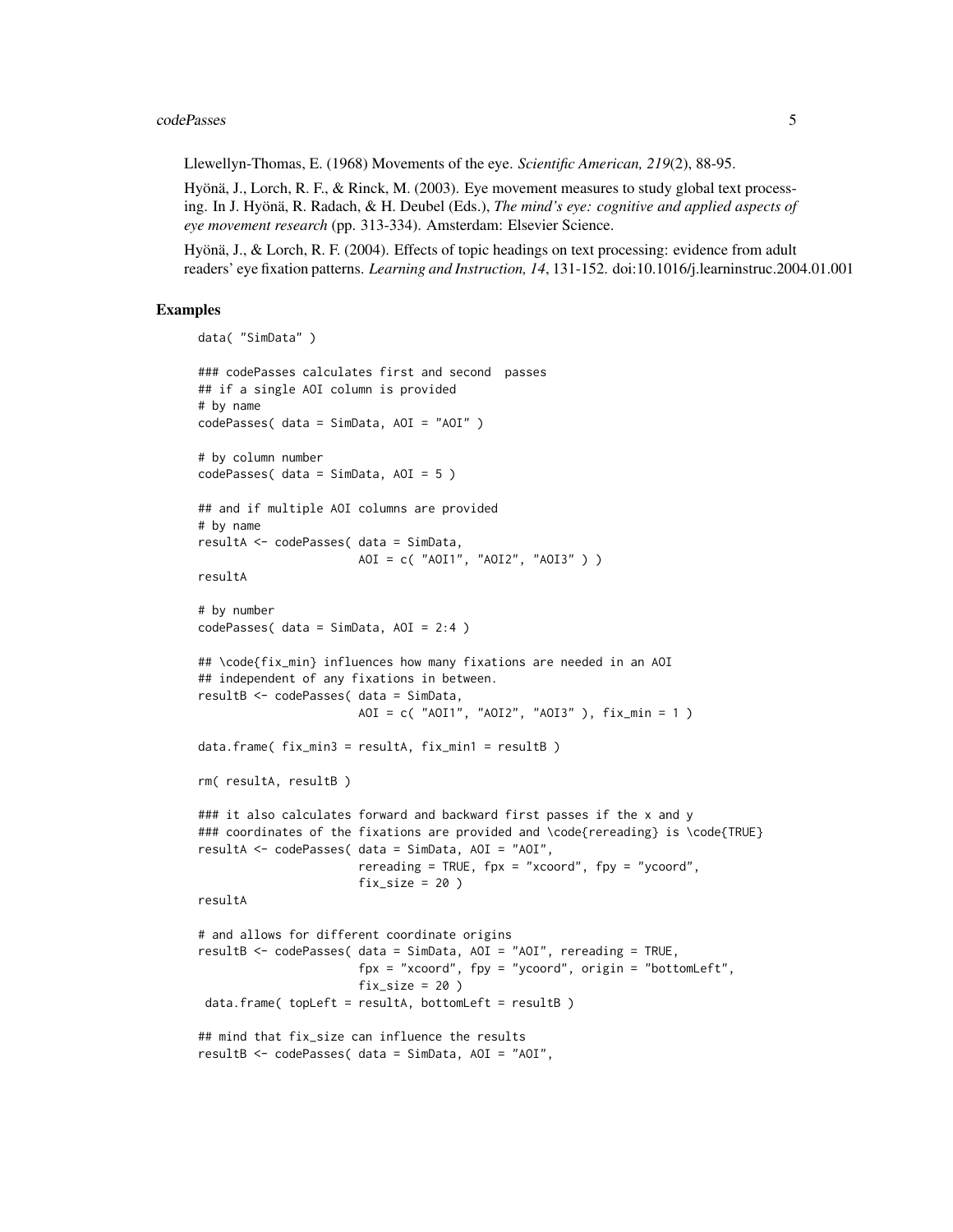#### <span id="page-5-0"></span>6 compileAOI

```
rereading = TRUE, fpx = "xcoord", fpy = "ycoord",fix\_size = 10)
```

```
data.frame( fix_size20 = resultA, fix_size10 = resultB )
```
<span id="page-5-1"></span>

#### compileAOI *compile AOI columns in one column*

#### Description

Compiles the information on AOI's in separate variables to one variable

#### Usage

```
compileAOI(data, AOI, labels = NULL)
```
#### Arguments

| data   | A data frame containing fixation information of an eye tracking experiment.<br>Each row indicates a fixation.                      |
|--------|------------------------------------------------------------------------------------------------------------------------------------|
| AOI    | A vector containing the name or number of the columns in data indicating if<br>the respective AOI was fixated $(1)$ or not $(0)$ . |
| labels | [optional] A vector containing the names of the AOI in the same order as the<br>column names or -numbers provided to AOI           |

#### Details

This function can be used to convert a wide format eye tracking data frame to a long format eye tracking data frame. It takes a data frame with multiple binary variables that indicate whether an AOI is fixated on  $(=1)$  or not  $(=0)$  and returns a vector with the AOI's that were fixated on.

NOTE: if the names of the AOI columns passed to the function are just numbers, make sure to pass these as character for the function to work properly. The function does not check for this case.

#### Value

A factor that contains the AOI fixated on for each row in the data frame whereby absence of a fixation on AOI is coded as 0.

#### Author(s)

Tine van Daal [aut], <tine.vandaal@uantwerpen.be>

San Verhavert [ctb], <san.verhavert@uantwerpen.be>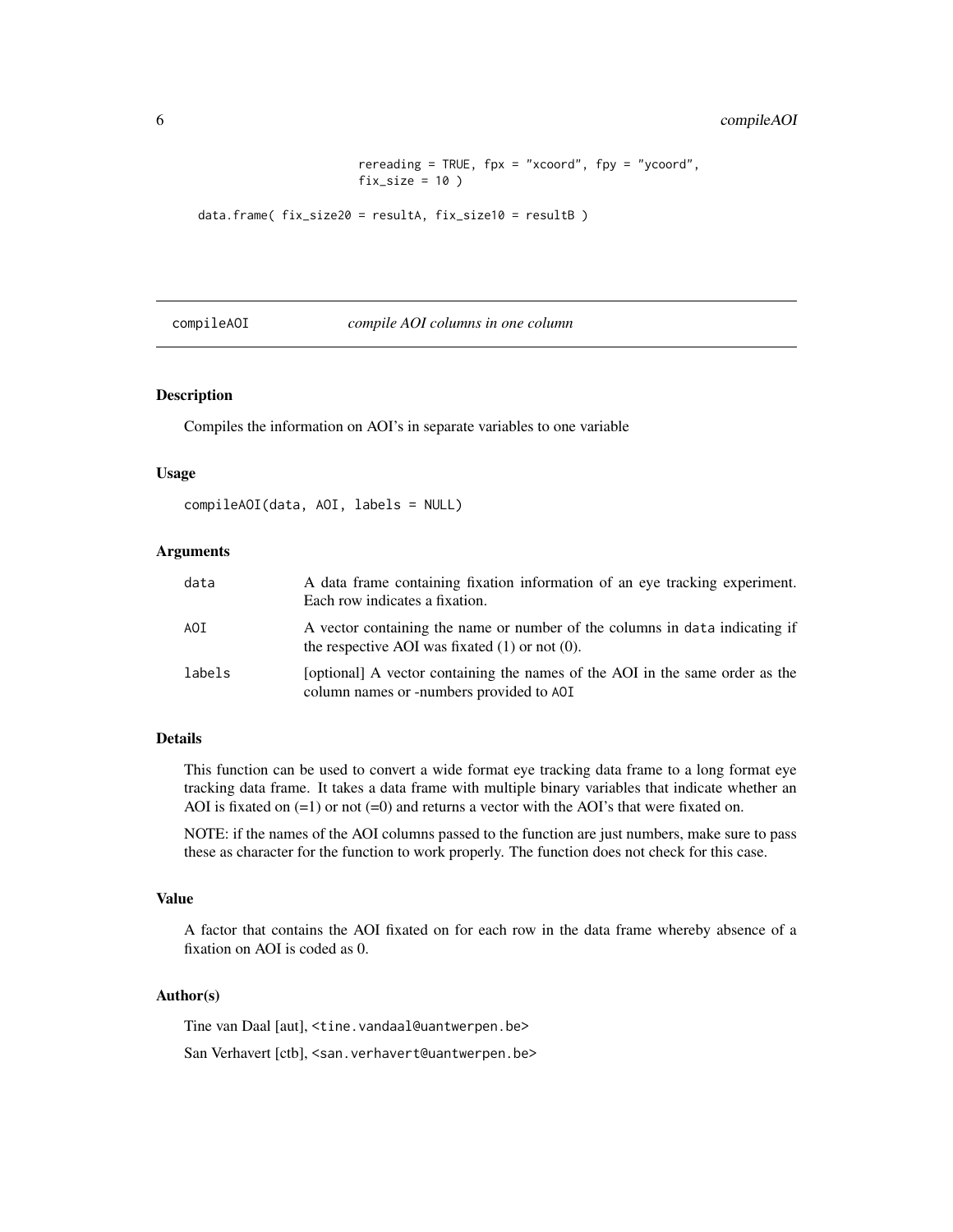#### <span id="page-6-0"></span>convert 2008 and 2008 and 2008 and 2008 and 2008 and 2008 and 2008 and 2008 and 2008 and 2008 and 2008 and 200

#### Examples

```
data( SimData )
# compileAOI accepts AOI's as names
compileAOI( data = SimData, AOI = c( "AOI1", "AOI2", "AOI3" ) )
# and as column numbers
compileAOI( data = SimData, AOI = 2:4 )
# and it returns 0 if some fixations are oitside the provided AOI's
compileAOI( data = SimData, AOI = c( "AOI1", "AOI2" ) )
# it is also possible to suply different lables for the AOI's
compileAOI( data = SimData, AOI = c( "AOI1", "AOI2", "AOI3" ),
           labels = c( "1", "2", "3" ) )
```
#### <span id="page-6-2"></span>convert *convert between units in eye-tracking*

#### <span id="page-6-1"></span>Description

The functions convert between visual degrees and centimeters, inches or pixels.

#### Usage

```
size2deg(x, dist)
px2deg(x, dist, res, screenW)
deg2size(x, dist)
deg2px(x, dist, res, screenW)
```
#### Arguments

| x.      | The value to convert. This can be a single number or a numerical vector.                        |
|---------|-------------------------------------------------------------------------------------------------|
| dist    | The distance to the screen. See Details for the measurement unit.                               |
| res     | A vector indicating the screen resolution in the horizontal direction (in pixels).              |
| screenW | The width of the screen in the horizontal direction. See Details for the measure-<br>ment unit. |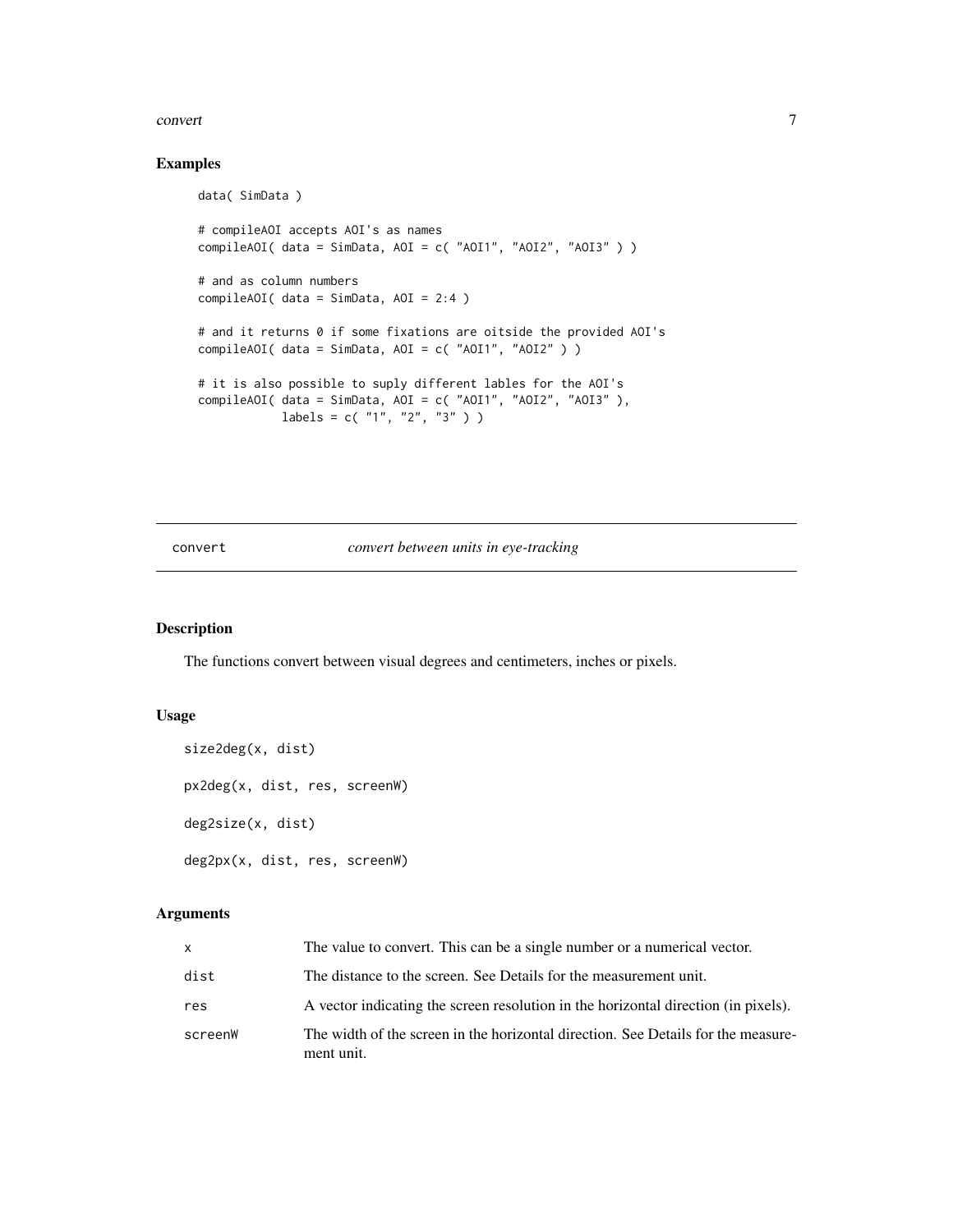#### Details

When converting from size to degrees (size2deg), the measurement unit of the distance to the screen (dist) should be consistent with the measurement unit of the size you are converting from (x. Namely if the size is in centimeters, then the distance should be to, and if the size is in inches, then the distance should be in inches.

When converting from pixels to degrees (px2deg), the measurement unit of the distance to the screen (dist) should be consistent with the measurement unit of the screen width (screen width). Namely if the size is in centimeters, then the screen width should be to, and if the size is in inches, then the screen width should be in inches.

#### Value

Returns a value or vector of values indicating the corresponding visual degrees.

#### Functions

- size2deg: converts from centimeters to visual degrees
- px2deg: converts from pixels to visual degrees
- deg2size: converts from visual degrees to centimeters
- deg2px: converts from visual degrees to pixels

#### Examples

```
### these functions convert between units
 ## from size to degrees
 # for single values
 size2deg(x = 2, dist = 30) # 3.818304866
 # and multiple values
 size2deg(x = c(2, 0.5, 7, 2, 20, 0.5),
           dist = c(30, 30, 60, 15, 30, 15))
  # 3.818304866, 0.954907555, 6.676941008, 7.628149669, 36.86989765,
  # 1.909682508
## from pixels to degrees
 # for single values
 px2deg(x = 2, dist = 30, res = 1024, screenW = 32) # 0.119366164# and multiple values
 px2deg( x = c( 2, 8, 100 ), dist = 30, res = 1024, screenW = 32)
   # 0.119366164, 0.477462066, 5.96292244
## from degrees to size
 # for single values
 deg2size(x = 2, dist = 30) # 1.047303896
 # and multiple values
 deg2size(x = c(2, 8, 100), dist = 30)
   # 1.047303896, 4.195608717, 71.50521556
```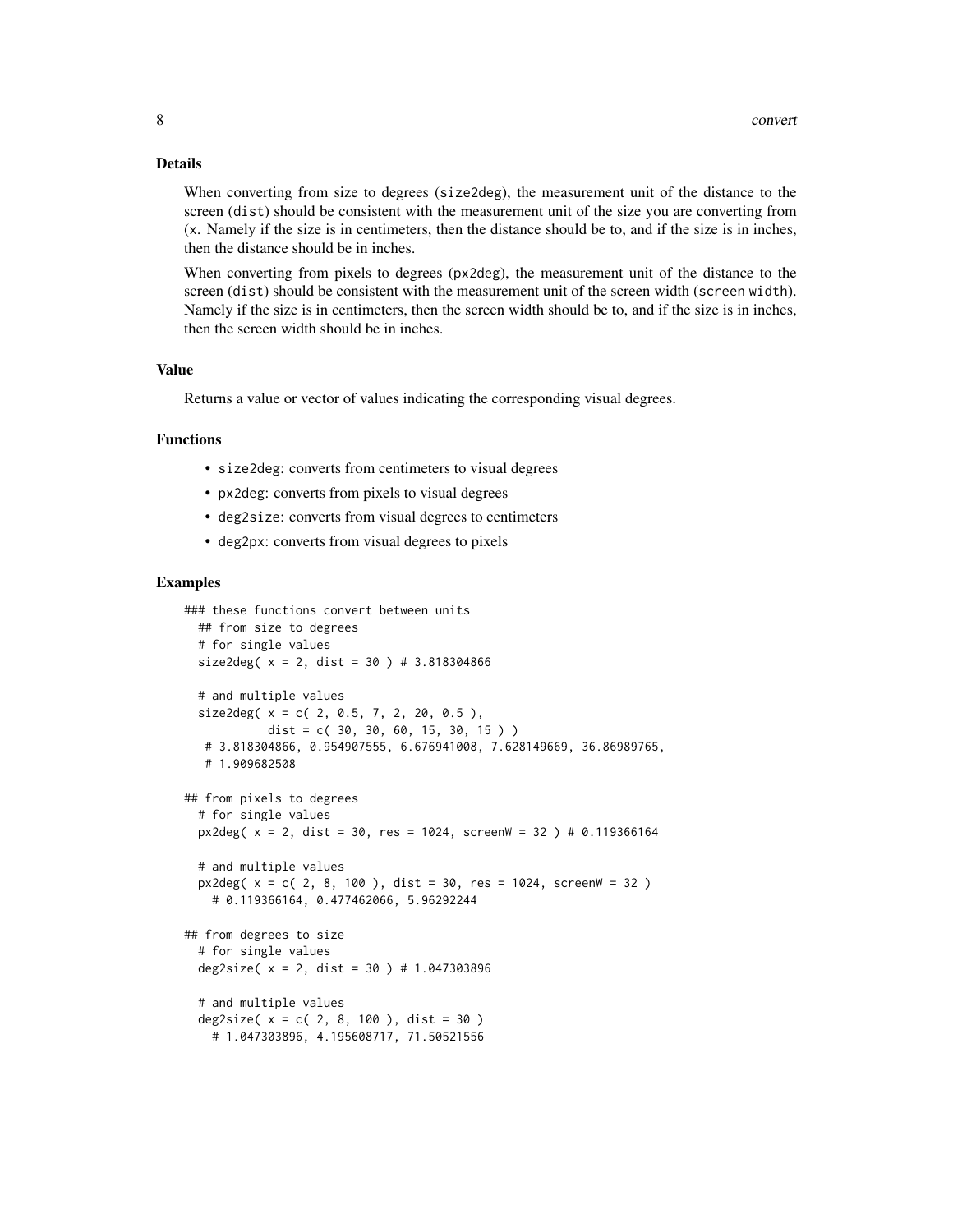<span id="page-8-0"></span>eyeRead 9

```
## from degrees to pixels
 # for single values
 deg2px( x = 0.119366164, dist = 30, res = 1024, screenW = 32 ) # 2
 # and multiple values
  deg2px( x = c( 0.119366164, 0.477462066, 5.96292244 ), dist = 30,
          res = 1024, screenW = 32 )
     # 2, 8, 100
```

| eyeRead | eyeRead: A Package to Prepare/Analyse Eye Tracking Data for Read- |
|---------|-------------------------------------------------------------------|
|         | ıng                                                               |

#### Description

This package contains some functions to prepare and analyse eye tracking data of reading exercises. Essentially it identifies first pass and second pass fixations and their respective total durations.

#### eyeRead functions

- [compileAOI](#page-5-1) Compiles the information on AOI's in separate variables to one variable
- [AOItransitions](#page-1-1) Calculates transitions between AOI's
- [codePasses](#page-2-1) Codes fixations as first pass and second pass with or without rereading
- [convert](#page-6-2) Converts between visual degrees and centimeters, inches or pixels
- [fixDur](#page-8-1) Calculates the fixation durations for the passes or the AOI's
- 

<span id="page-8-1"></span>fixDur *Fixation Duration*

#### Description

Calculates the fixation durations for the passes (Hyönä, Lorch, and Rinck, 2003; Hyönä, and Lorch, 2004) or the AOI's

#### Usage

```
fixDur(data, fixTime, passes, AOI = NULL)
```
#### Arguments

| data    | A data frame containing fixation information of an eye tracing experiment and |
|---------|-------------------------------------------------------------------------------|
|         | the coded passes. Each row indicates a fixation.                              |
| fixTime | The name or number of the column containing the time per fixation.            |
| passes  | The name or number of the column containing the coded passes.                 |
| AOI     | The name or number of the column in data containing the name of the area of   |
|         | interest (AOI) that was fixated.                                              |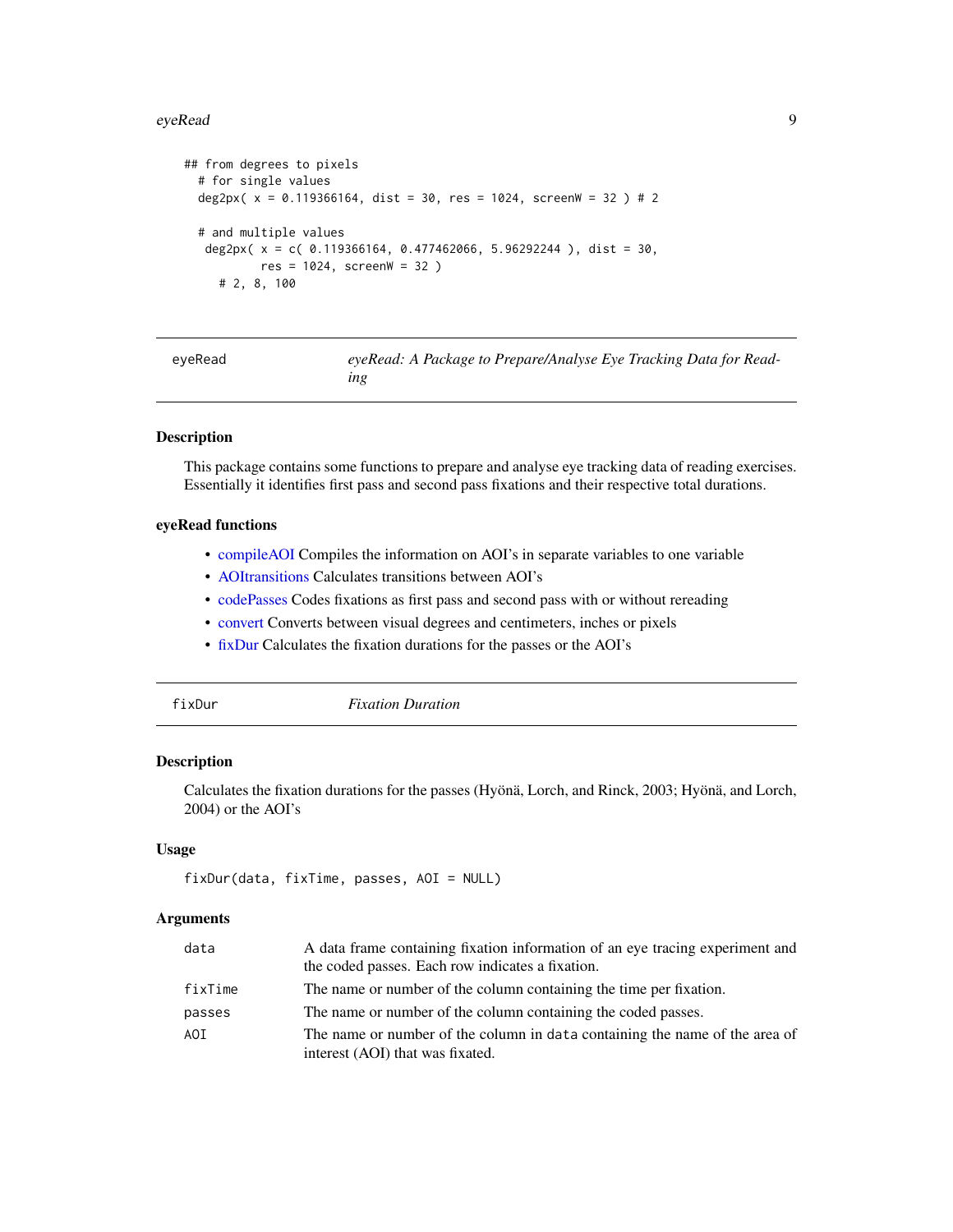#### <span id="page-9-0"></span>Details

This function is a wrapper for [aggregate](#page-0-0)

The function will only return the fixation duration of the values in the passes column. The passes column is the vector returned by the link{codePasses} function. It is also possible to provide the column name of the column containing the AOI's if you require the fixation durations for the AOI's only. The column of which the name or number is passed to passes,will be converted to a factor if it is not yet the case.

You can provide the names of the AOI's to AOI\_label and indicate if rereading passes were coded in rereading. This ensures that the output contains all types of passes for each AOI, even if they did not occur. In that case the value in the output will be 0.

#### Value

A data frame with the following columns If the AOI column is provided to passes: \$AOI: containing the AOI names \$duration: containing the aggregated durations

If the passes column is provided to passes and there is no rereading: \$AOI: containing the AOI names \$FirstPass: containing the aggregated first pass durations \$SecondPass: containing the aggregated second pass durations

If the passes column is provided to passes and there is rereading: \$AOI: containing the AOI names \$FirstPassForward: containing the aggregated first pass forward durations \$FirstPassRereading: containing the aggregated first pass rereading durations \$SecondPass: containing the aggregated second pass durations

The result will be in the same unit as the duration input.

If the data contains fixations that were outside the AOI, the first line of the results will contain the total fixation duration outside the AOI's.

#### References

Hyönä, J., Lorch, R. F., & Rinck, M. (2003). Eye movement measures to study global text processing. In J. Hyönä, R. Radach, & H. Deubel (Eds.), *The mind's eye: cognitive and applied aspects of eye movement research* (pp. 313-334). Amsterdam: Elsevier Science.

Hyönä, J., & Lorch, R. F. (2004). Effects of topic headings on text processing: evidence from adult readers' eye fixation patterns. *Learning and Instruction, 14*, 131-152. doi:10.1016/j.learninstruc.2004.01.001

#### See Also

[aggregate](#page-0-0), [by](#page-0-0), [tapply](#page-0-0)

#### Examples

```
data( SimData )
```

```
### This function compiles fixation durations
## for first and second passes
# when the column name is given
fixDur( data = SimData, fixTime = "fixTime",
       passes = "passes" )
```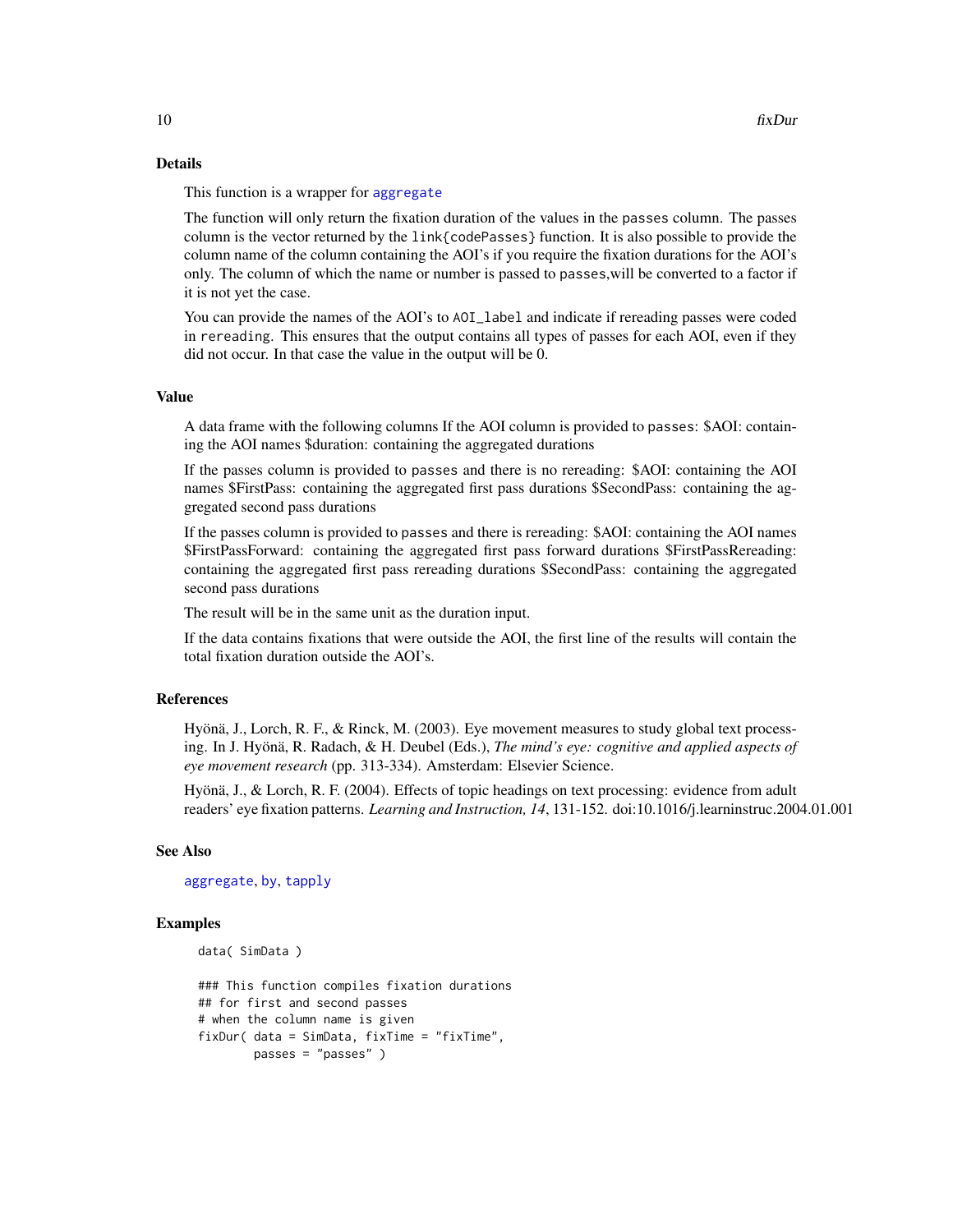#### <span id="page-10-0"></span>SimData 11

```
# and when column number is given
fixDur( data = SimData, fixTime = 8, passes = 9 )
## for forward and rereading passes
fixDur( data = SimData, fixTime = "fixTime",
        passes = "passesReread" )
## and for AOI's
fixDur( data = SimData, fixTime = "fixTime",
       passes = "AOI" )
```
SimData *A simulated dataset with eye tracking data*

#### Description

This data set contains simulated eye tracking data for demonstration purposes. It has the correct data structure for use with the package eyeRead. Mind that it also contains expected results from functions.

#### Usage

SimData

#### Format

A data set with 37 rows and 10 variables

fixationIndex a unique numerical index for each fixation AOI1 1 if AOI1 was fixated at that time and 0 otherwise AOI2 1 if AOI2 was fixated at that time and 0 otherwise AOI3 1 if AOI3 was fixated at that time and 0 otherwise AOI the name of the AOI that was fixated at that time; expected outcome of codePasses xcoord the x coordinate of the fixation position; origin top left ycoord the y coordinate of the fixation position; origin top left fixTime the time duration that the AOI was fixated passes the result of codePasses with fix\_min = 3 passesReread the result of codePasses with fix\_min = 3 and rereading = TRUE